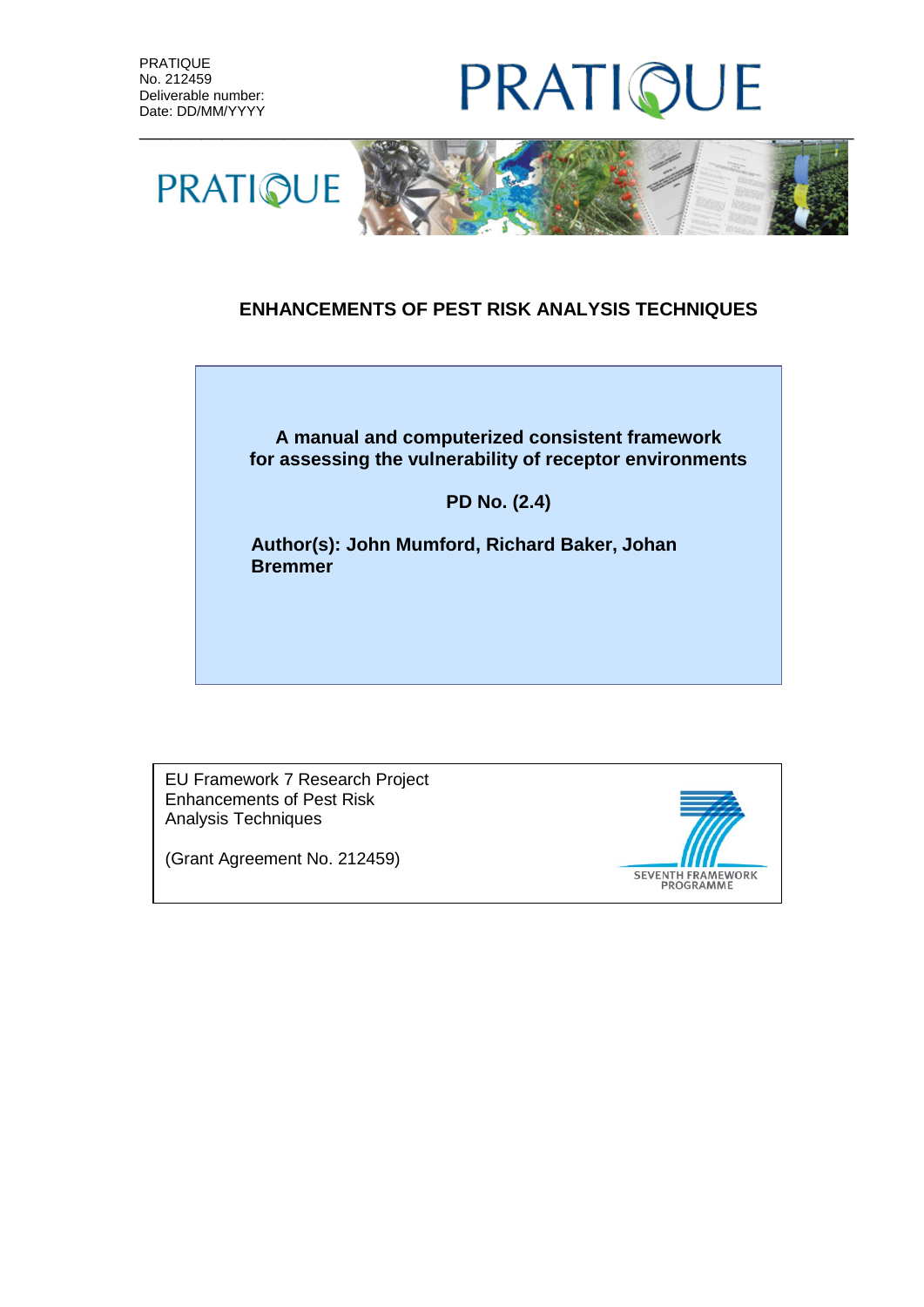

**PROJECT OVERVIEW:** PRATIQUE is an EC-funded 7th Framework research project designed to address the major challenges for pest risk analysis (PRA) in Europe. It has three principal objectives: (i) to assemble the datasets required to construct PRAs valid for the whole of the EU, (ii) to conduct multidisciplinary research that enhances the techniques used in PRA and (iii) to provide a decision support scheme for PRA that is efficient and user-friendly. For further information please visit the project website or e-mail the project office using the details provided below:

Email: pratique@csl.gov.uk Internet: www.pratiqueproject.eu

Authors of this report and contact details

Name: John Mumford Partner: Imperial E-mail: j.mumford@imperial.ac.uk

Name: Richard Baker Partner: Fera E-mail: richard.baker@fera.gsi.gov.uk

Name: Johan Bremmer Partner: LEI E-mail: Johan.Bremmer@wur.nl

Disclaimer:

This publication has been funded under the small collaborative project PRATIQUE, an EU 7th Framework Programme for Research, Technological Development and Demonstration addressing theme: [kbbe-2007-1-2-03: development of more efficient risk analysis techniques for pests and pathogens of phytosanitary concern call: fp7- kbbe-2007-1]. Its content does not represent the official position of the European Commission and is entirely under the responsibility of the authors. The information in this document is provided as is and no guarantee or warranty is given that the information is fit for any particular purpose. The user thereof uses the information at its sole risk and liability.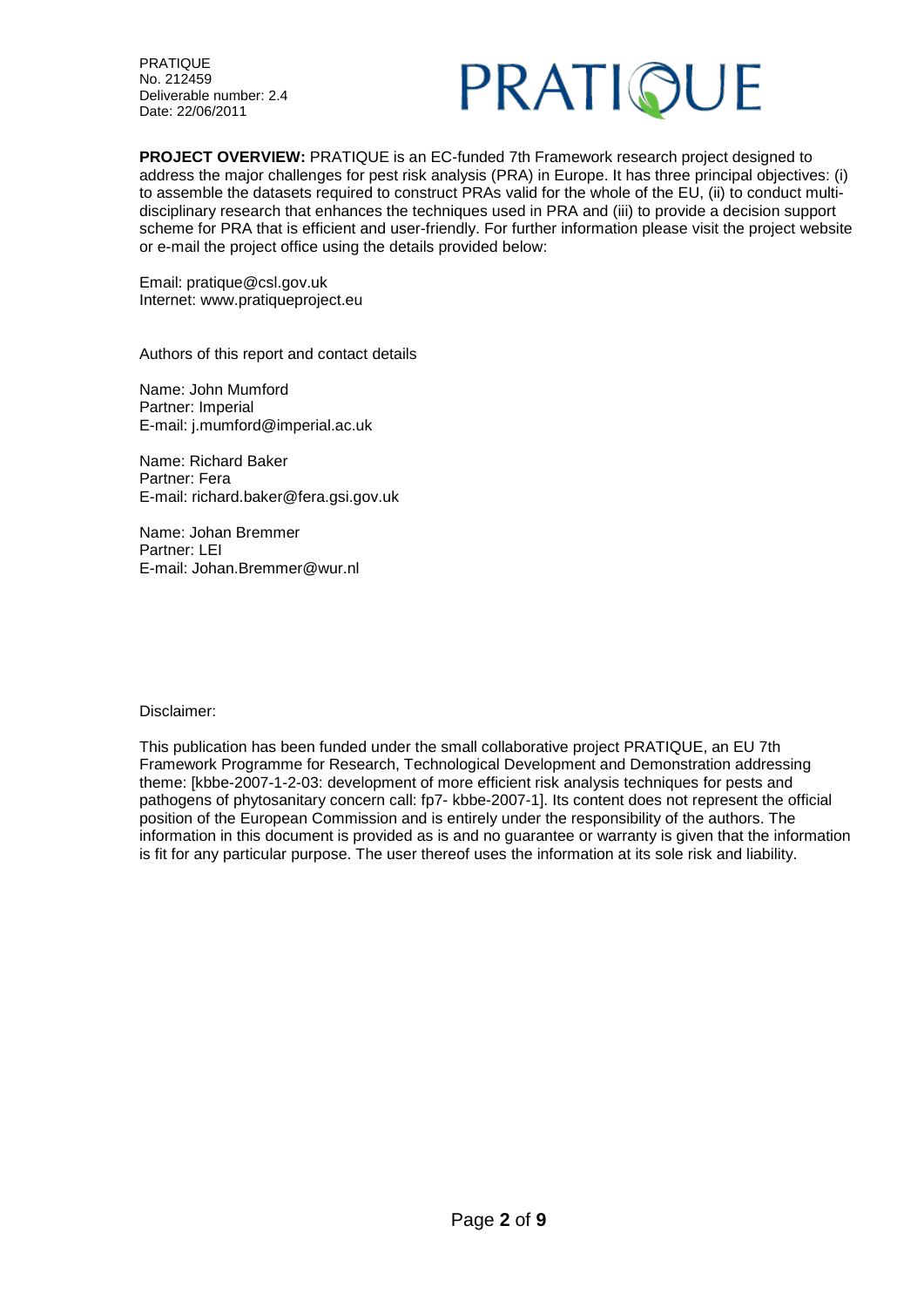

### **Table of Contents:**

| 1. A Review of the Vulnerability Concept in relation to Pest Risk Analysis  4 |  |
|-------------------------------------------------------------------------------|--|
|                                                                               |  |
| 3. Identifying the economic, environmental and social receptors that are most |  |
|                                                                               |  |
|                                                                               |  |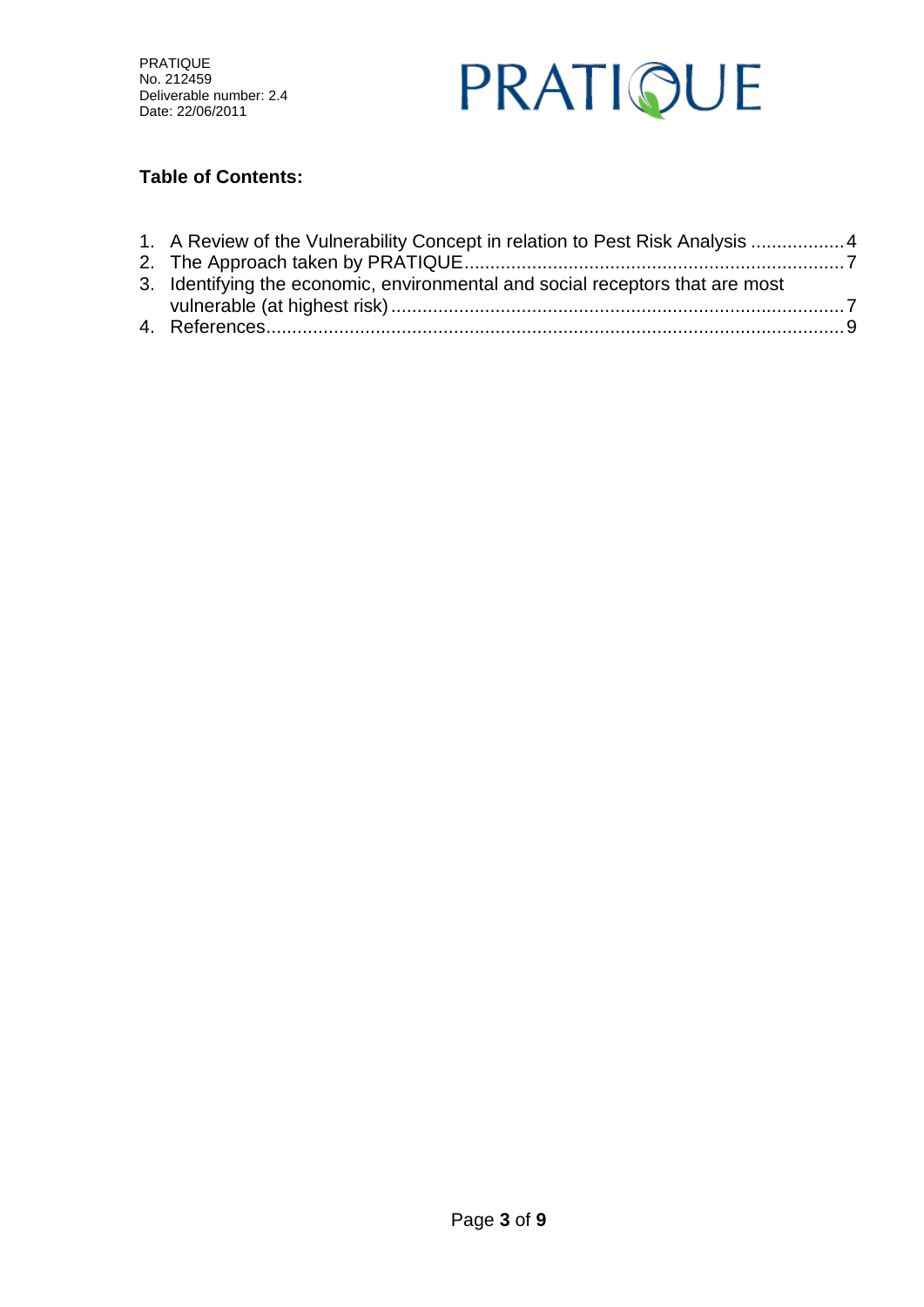

## **A manual and computerized consistent framework for assessing the vulnerability of receptor environments**

### <span id="page-3-0"></span>**1. A Review of the Vulnerability Concept in relation to Pest Risk Analysis**

The concept of vulnerability encompasses a range of properties associated with the receptor of a *specified* risk that makes either or both likelihood and/or magnitude greater (Brooks, 2003). The concept is widely discussed in the risk literature, such as that on climate change. It is sometimes divided into two broad sub-concepts that affect the relationships between agents, pathways and receptors of risk:

- Biophysical vulnerability the propensity for an agent to cause harm to a receptor (a property of the relationship between the *agent* and *receptor*)
- Social vulnerability human factors that reduce the ability of a *receptor* to cope with interactions with *agents* (so, in addition to the biophysical vulnerability, this could also lead to an increased likelihood and/or magnitude of loss)

A number of human factors can affect the pathway/receptor part of the risk system (so, not including the risk agent), both positively or negatively:

- Management actions, that directly favour a pest presence or damage
- Economic values, that could make impacts greater
- Diversified activities, that make it easier to accept risk
- Policy directions, that constrain management and/or markets

At some point in a pest risk assessment or in pest risk management the social factors (management, policy or values) that favour likelihood or magnitude of pest risk or affect its mitigation should be assessed. They may contribute significantly to understanding the level of risk, as well as the cause of the risk. Going beyond the scope of present pest risk assessment, this could lead to an objective assessment of future trends in risks, where there may be very dynamic cropping or market systems, for example. In addition, it may also provide some basis for determining any shared responsibility for the risk and the potential for co-responsibility in the management of the risk. This may become increasingly important as governments move to incorporate greater cost and responsibility sharing in plant health (see for example Waage et al. (2007) and the current proposed cost and responsibility sharing legislation for animal health in the  $UK<sup>1</sup>$  $UK<sup>1</sup>$  $UK<sup>1</sup>$ ).

Vulnerability to one specified risk may make a system less vulnerable to others and this would need to be taken into account in considering responsibility.

Within a PRA there are several points about vulnerability that should/could be considered:

1) *Bio-ecological vulnerability* (equivalent of the climate risk literature term biophysical vulnerability). This would include factors like abiotic qualities such as climate suitability, and biological qualities like host presence and presence of some level of natural enemy competition. It deals with the question: does the

<span id="page-3-1"></span> <sup>1</sup> <http://www.defra.gov.uk/foodfarm/policy/animalhealth/sharing/eip.htm>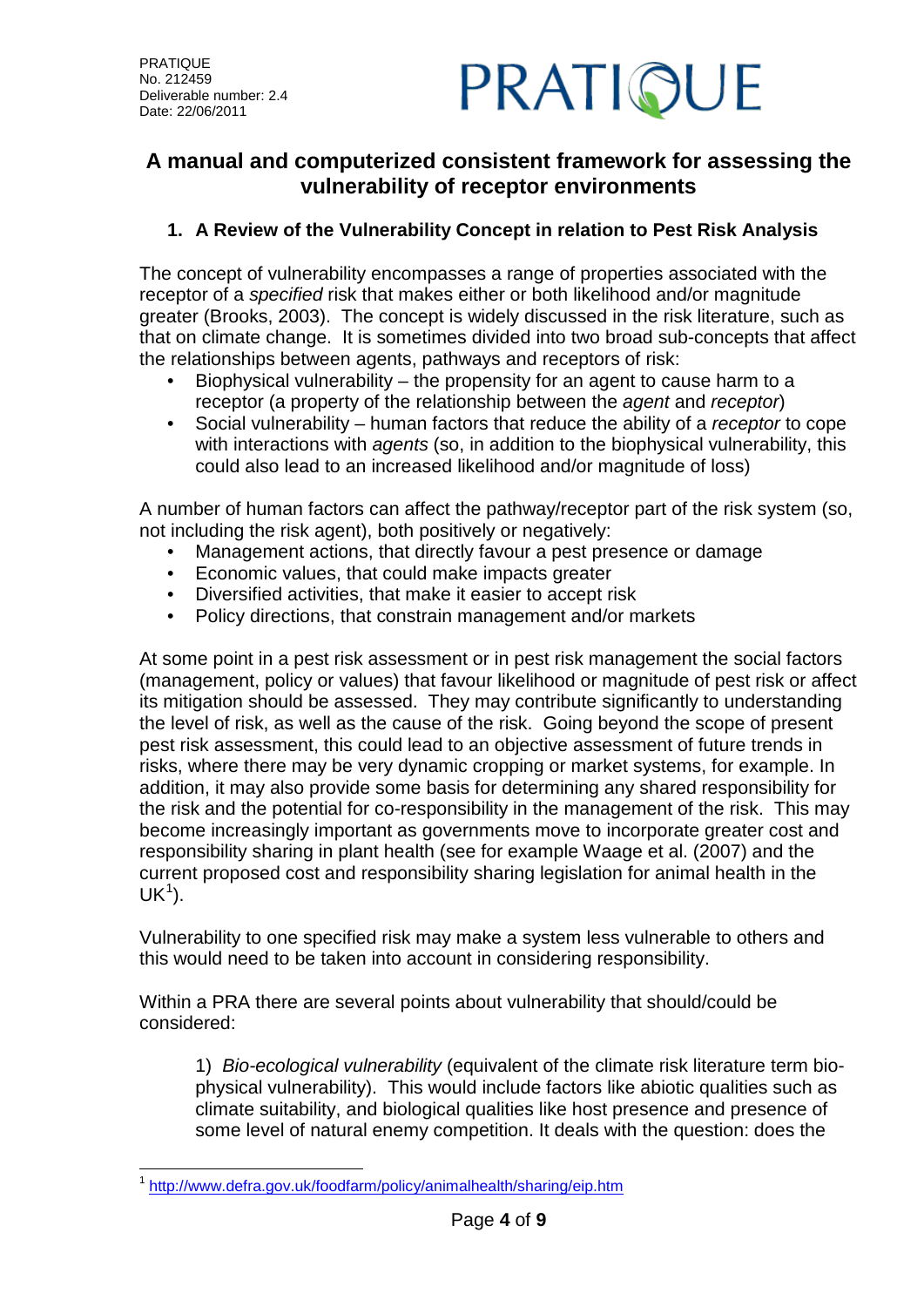# PRATIQUE

system fundamentally support establishment? This is an essential component of vulnerability. There are questions in the EPPO DSS for PRA that cover this sort of thing already (for example, 3.09 and 3.11 on hosts and climate).

2) *Management vulnerability*, which is moving from bio-ecological vulnerability toward the issue of social vulnerability, but without a value judgement. Is the agro-ecosystem managed in a way that makes it vulnerable to the pest, in addition to being intrinsically vulnerable? This could be established in a PRA through questions about rotation, monoculture, timing, cultivation, etc, which would expand on questions such as the present EPPO scheme question 3.15 "How likely is the pest to establish despite existing pest management practice?" The intent of such questions would be neutral, simply establishing that there are management practices that would favour or not favour entry, establishment, spread, or impact.

3) *Social vulnerability*, in the fullest sense of social choices being made that actively contribute to vulnerability (is likelihood greater, is magnitude greater?). So it would be necessary to determine whether there is a reasonable alternative management that would make the agro-ecosystem less vulnerable to establishment. The assessment would need to determine why there is monoculture, no rotation, late planting, no cultivation, etc that might in particular cases favour or not favour establishment? Are farmers choosing to manage in a way that favours the pest when they could do something else? Are government policies or market forces pushing particular management that favours a pest, and are there alternatives? Have markets been manipulated to create higher prices for the product that artificially inflates the potential impact of a pest? This opens up further issues, such as what other risks would be greater if different management, policies, etc were in practice?

Bio-ecological vulnerability deals simply with natural factors that contribute to risk (likelihood and/or magnitude); management vulnerability deals with management that contributes to risk, but without attaching any responsibility to it; and social vulnerability tries to determine if there is some social responsibility (which might in the extreme be considered "blame") for putting the system at risk.

Within a PRA scheme additional questions related to social vulnerability could occur in either assessment or management, and this demonstrates the difficulty in distinguishing these two stages fully. In an assessment, where a management practice is identified as contributing to pest risk then additional questions could determine if there is a reasonable alternative to that management and ideally to try and determine why that management is being done (for example, ignorance, convenience, public policy, market pressure, etc). This would help to determine the contribution of social vulnerability to the overall risk assessment and its cause, which could be important in making management decisions - what to do, who should do it, and maybe even who should share the cost? However, these questions could also be posed within the pest risk management stage of a PRA. The stage at which the determination of social vulnerability is carried out should be decided by the efficiency of gathering the information rather than on a purely philosophical basis of rigid separation of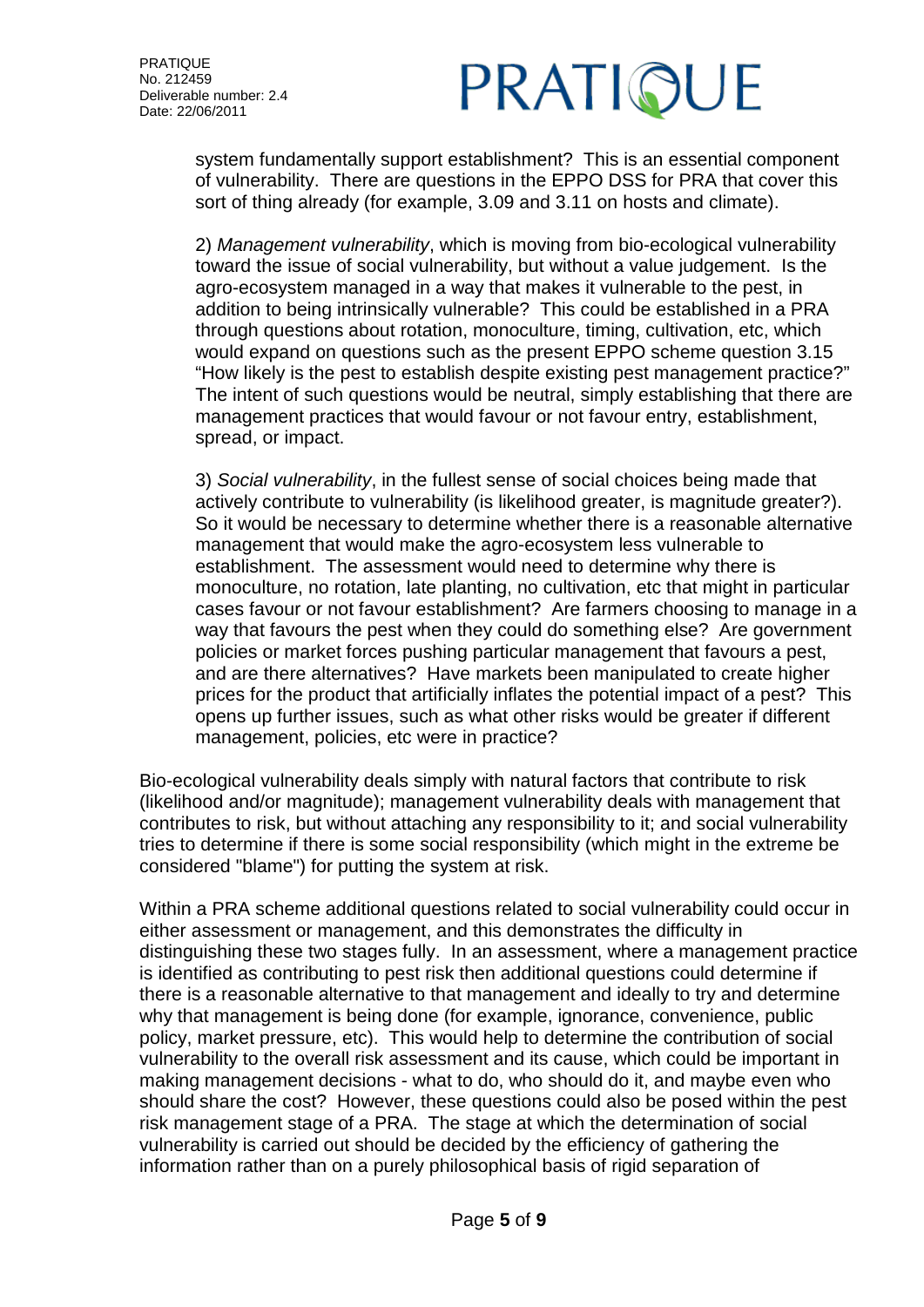

assessment and management. Ideally, a PRA process would have adequate links between assessment and management to ensure that this information could be captured in either stage.

PRAs should be able to distinguish vulnerability that arises because a potential pest has an intrinsic relationship with an environment that favours its establishment and the vulnerability that arises because some thousands of people choose to grow a crop in a way that encourages that establishment. Naturally there may be quite a lot of argument about the responsibility issue this raises, which indicates the need for an objective system, such as pest risk assessment, to identify and possibly apportion that responsibility. Stakeholder involvement in the process would be needed to help establish causes of social vulnerability and the degree of flexibility in management that may be feasible.

The concept of vulnerability has been addressed in part by the CBD (2001) and they make some general points about vulnerability. Alien plants and animals are spreading in protected areas of various types in nearly all parts of the world. Some types of ecosystems are more vulnerable to invasions than others. Invasive alien species usually thrive in disturbed habitats. Invasive alien species are especially acute in isolated systems such as islands and other isolated areas such as lakes and isolated streams. Species rich ecosystems can be susceptible to a wider range of species because they have a greater diversity subject to the impact of invasive species. Low diversity ecosystems such as deserts; those that are subject to periodic disturbances, harbours, lagoons, estuaries, areas undergoing successional changes, and edges of water bodies have also been observed to be more prone to invasions. These observations give a general sense of bio-ecological vulnerability, but do not address issues related to management or social vulnerability.

Kareiva and Quinlan (2002) proposed a novel approach that would include a broad vulnerability value of the recipient region when deciding on prevention. By implication, this would be in the management stage of a PRA. They noted that the concept of vulnerability is a common element in environmental impact assessment, but that it is usually limited in Pest Risk Analysis to a review of bio-ecological vulnerability due to climatic conditions and hosts or management vulnerability due to susceptible agricultural systems, as can be seen in the present EPPO PRA scheme. Impact of drought, pollution, new species, isolation or other disrupting forces that make a community particularly vulnerable to invasion are left out of present PRA schemes. They approached the concept of social vulnerability by pointing out that special protection for more vulnerable plants or communities is analogous to a principle of medical risk analysis in which children are afforded an extra degree of precaution, due to their vulnerability and the values associated with responsibility for dependent members of society such as children.

In conclusion, bio-ecological and management vulnerability are already included in most PRA schemes, including the EPPO PRA scheme. However, social vulnerability is a key issue in relation to assessing both the level of pest risk and establishing a basis for co-responsibility in risk management. Vulnerability assessment would help to determine what management or policy factors contribute to susceptibility to risk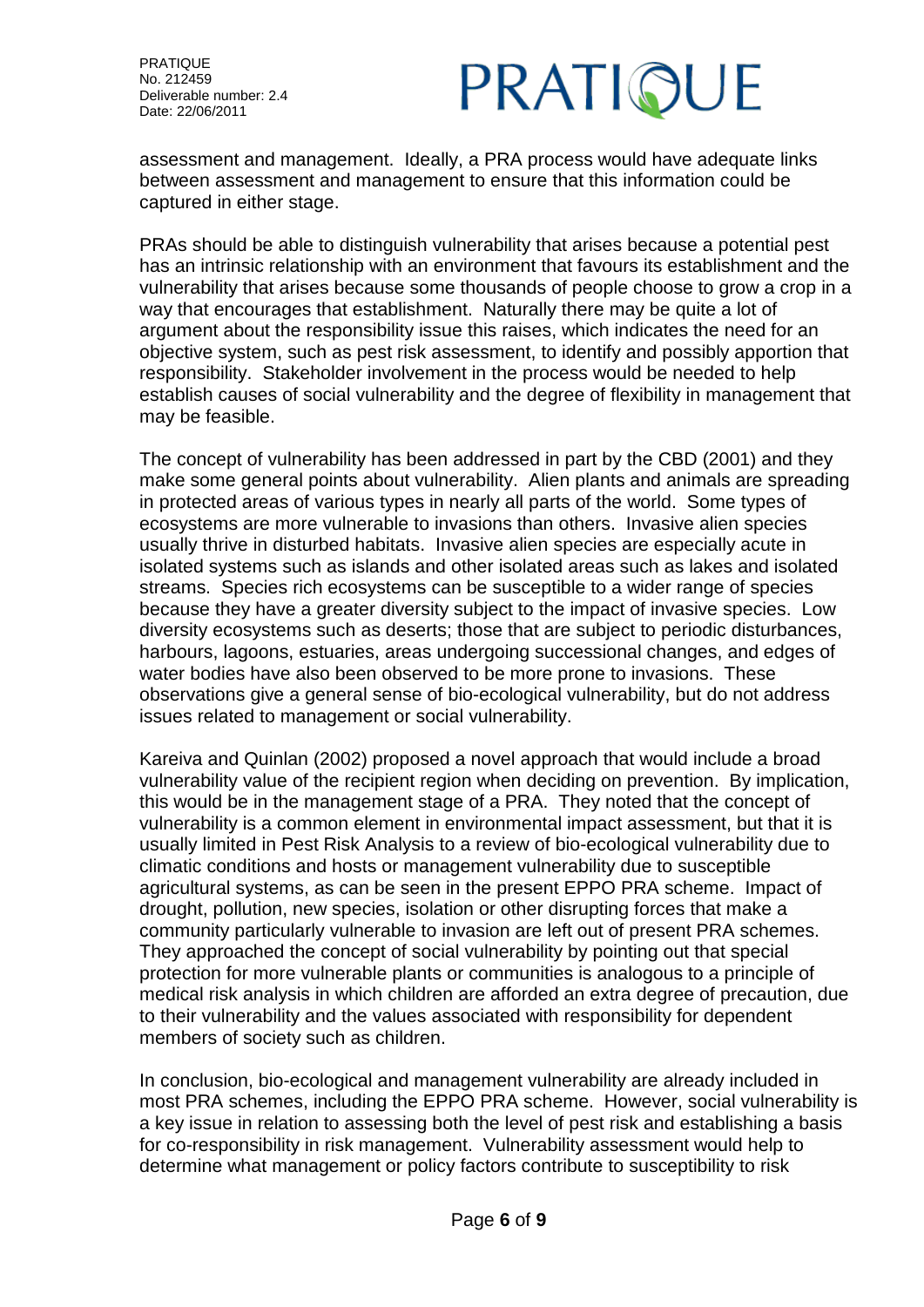

(likelihood or impact) and how these should be taken into account in assigning responsibility for management.

### <span id="page-6-0"></span>**2. The Approach taken by PRATIQUE**

As noted above, bio-ecological and management types of vulnerability are already included in most PRA schemes and this is also true of the EPPO DSS for PRA. As such, the addition of these vulnerability concepts within the DSS for PRA has not been attempted. The wider concept of social vulnerability related to management options is not considered in the risk assessment component of PRAs and is not included in ISPM11 (FAO, 2004) and so has not been studied by PRATIQUE. Potential results of a social vulnerability assessment of receptor environments cannot be used in PRA based decision making. Therefore the development of a separate computerized consistent framework for assessing the vulnerability of receptor environment has not been undertaken.

However, the ranking of economic, environmental and social receptors in terms of vulnerability or, more loosely, in terms of higher risk is undertaken in one part of the EPPO DSS for PRA (question 6.15) where assessors are asked to identify the endangered area. The endangered area is defined as: "the part of the PRA area where the presence of the pest will result in economically<sup>[2](#page-6-2)</sup> important loss". Here assessors thus have to look at the different receptors (host crops, host plants, habitats and ecosystems), identify which are at highest risk and locate where the pest presence will result in "economically important loss."

Since this is related directly to risk mapping, the identification of receptors that are at most vulnerable (at higher risk) has been undertaken in Deliverable 3.3 (the protocol for mapping endangered areas taking climate, climate change, biotic and abiotic factors, land use and economic impacts into account). This approach is outlined below.

#### <span id="page-6-1"></span>**3. Identifying the economic, environmental and social receptors that are most vulnerable (at highest risk)**

In Stage B1 of Deliverable 3.3 the key factors that influence the endangered area are identified and in Stage B2, where data are available and as appropriate, these factors are combined to identify the areas where the receptors are at highest risk.

Although not defined as such, a detailed description of how to model and the bioecological vulnerability factors (climate, host distribution, abiotic factors etc) is described in detail in the protocol for mapping endangered areas.

Management vulnerability factors are also not defined as such in the protocol but they are divided into three categories related to economic, environmental and social impacts as follows:

Factors that put crops at highest risk from economic impacts include:

<span id="page-6-2"></span> $2$  Environmental and social impacts are also included in economic impacts, following Supplement 2 of ISPM5 (FAO, 2010)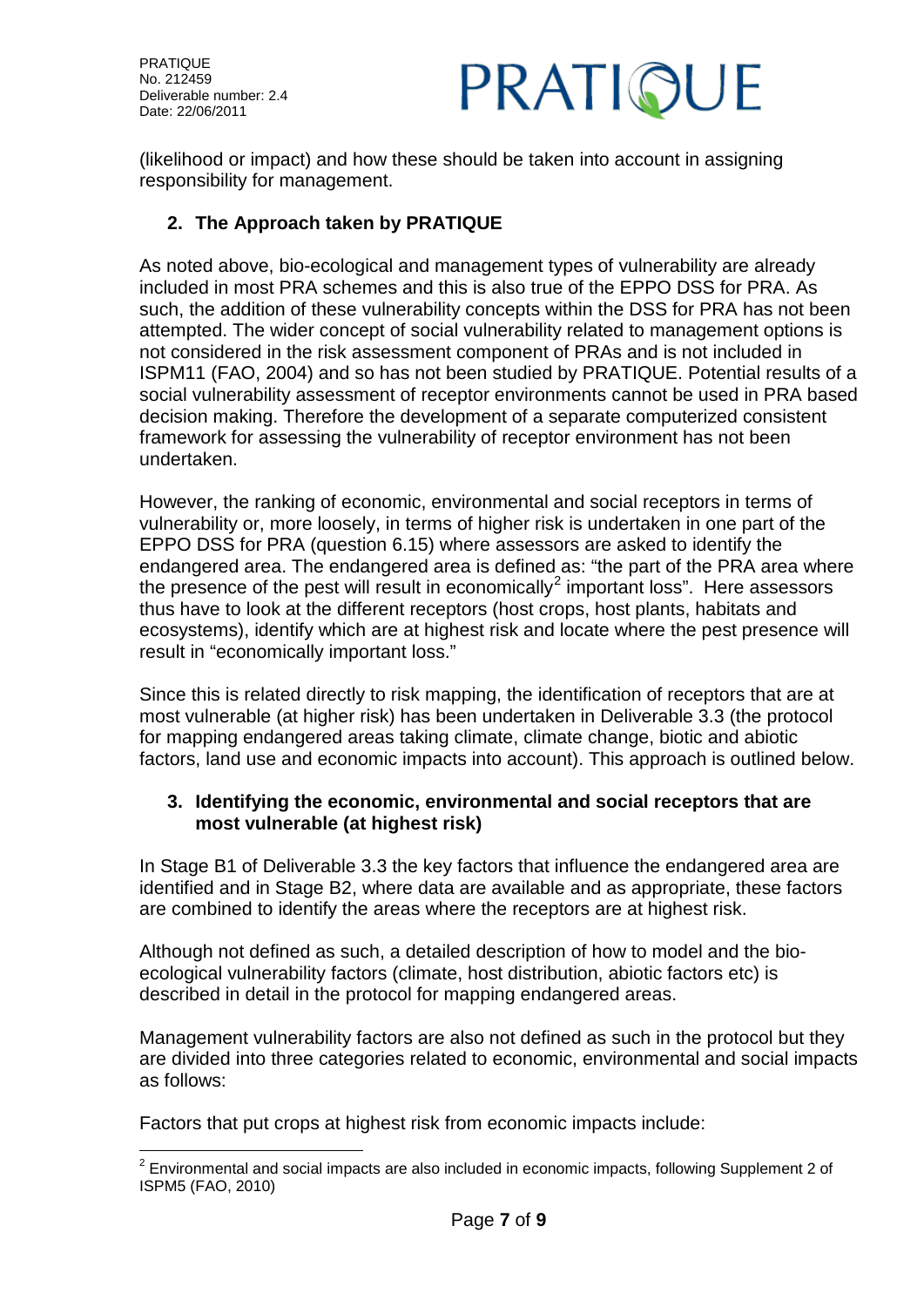# PRATIQUE

- Pest friendly management practices, e.g. no rotation for *Diabrotica virgifera virgifera*
- Especially high value, e.g. seed potatoes, salad crops in heated glasshouses
- Very high quality standards, e.g. dessert fruit
- Long replacement time, e.g. timber & fruit trees
- Significant proportion of national production including a lack of suitable alternative crops
- Significant proportion of the export market
- Heritage varieties
- importance of the crop at risk in a crop rotation

Factors that put uncultivated species, habitats and ecosystems at highest risk from environmental impacts include:

- "Keystone", indicator species
- Protected, rare and endemic species
- Special areas of conservation (e.g. Natura 2000 (EEA, 2011)) and other nature reserves
- Islands and other isolated habitats
- Habitats most often invaded (Chytrý et al. 2008a,b; Pyšek et al. 2009)
- Fragile ecosystems, e.g. sand dunes, that are not resilient to species loss
- Species, habitats and ecosystems providing important services

Factors that put the human population at highest risk from social impacts include:

- Risks to human health
- The local economy of an area is dependent on the species at risk (i.e. alternative sources of employment are limited)
- The cultural significance of the threatened species
- Areas of high amenity value

The DSS for selecting and combining these factors to identify receptors and map areas at highest risk (greatest vulnerability) is illustrated by two examples: the western corn rootworm, *Diabrotica virgifera virgifera,* and the water hyacinth, *Eichhornia crassipes*.

However, mapping is limited by data availability and it may not be possible to map many of the factors listed above, especially, as in PRATIQUE, when we are attempting to map the areas at highest risk for all countries in the EU. In D3.3, for *D. virgifera virgifera*, we have been able to map climatic suitability, host distribution (grain and forage maize), host yield, crop value and soils that influence impact but were not able to produce maps for the whole of the EU that show where maize is grown without rotation. In the EU, it has been shown that without rotation, pest population densities markedly increase enhancing the likelihood that significant economic impacts will occur (EPPO, 2003). Since *D. virgifera virgifera* is essentially a crop pest, only economic impacts are generally considered and the host with the highest risk and greatest vulnerability is grain maize in areas where it is very commonly grown, has the greatest yield, is not grown on sandy soils, is not rotated and is very suitable climatically for the pest. Since maize is also grown for game cover (to protect young birds that will